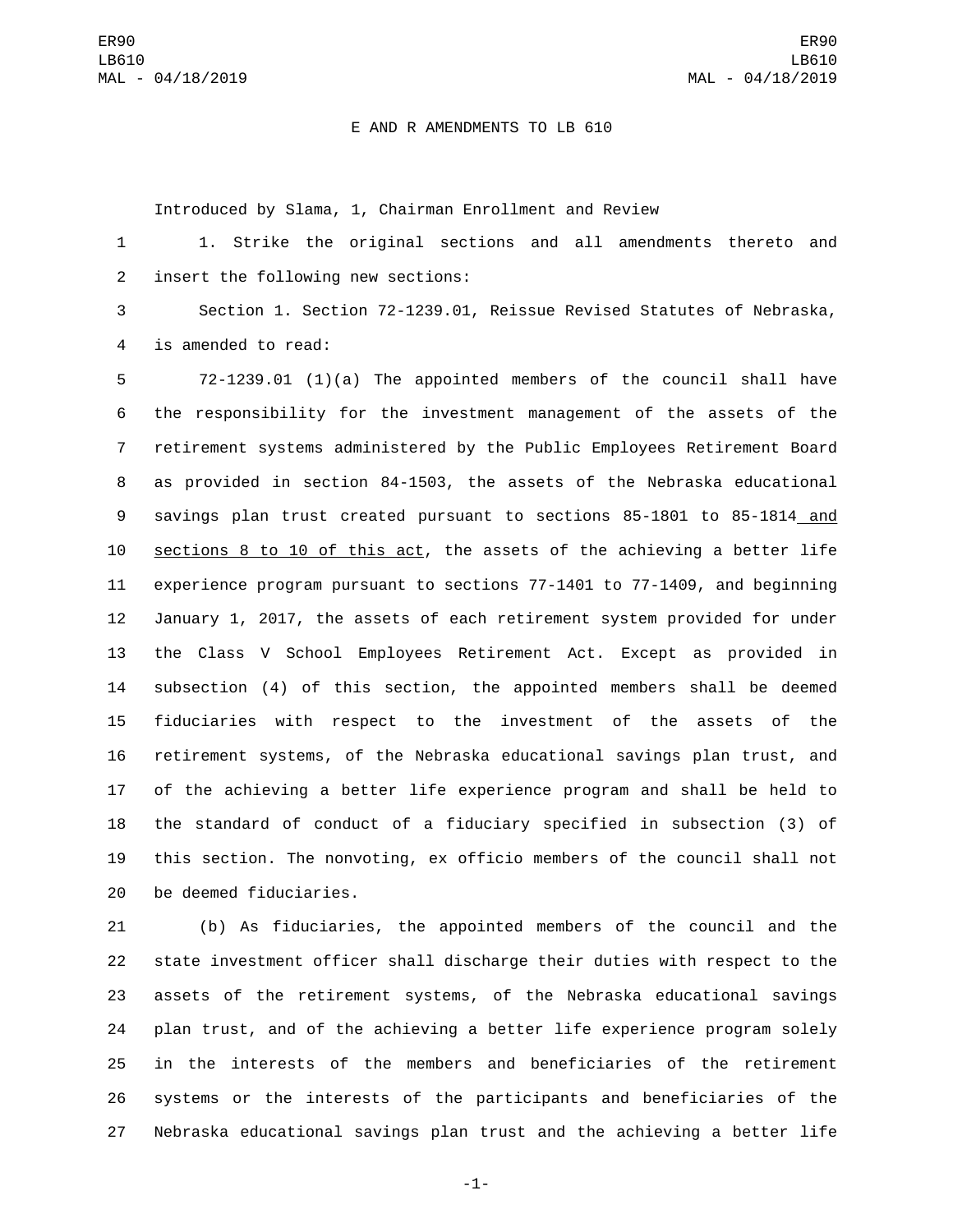experience program, as the case may be, for the exclusive purposes of providing benefits to members, members' beneficiaries, participants, and participants' beneficiaries and defraying reasonable expenses incurred within the limitations and according to the powers, duties, and purposes 5 prescribed by law.

 (2)(a) The appointed members of the council shall have the responsibility for the investment management of the assets of state funds. The appointed members shall be deemed fiduciaries with respect to the investment of the assets of state funds and shall be held to the standard of conduct of a fiduciary specified in subsection (3) of this section. The nonvoting, ex officio members of the council shall not be 12 deemed fiduciaries.

 (b) As fiduciaries, the appointed members of the council and the state investment officer shall discharge their duties with respect to the assets of state funds solely in the interests of the citizens of the state within the limitations and according to the powers, duties, and 17 purposes prescribed by law.

 (3) The appointed members of the council shall act with the care, skill, prudence, and diligence under the circumstances then prevailing that a prudent person acting in like capacity and familiar with such matters would use in the conduct of an enterprise of a like character and with like aims by diversifying the investments of the assets of the retirement systems, the Nebraska educational savings plan trust, the achieving a better life experience program, and state funds so as to minimize risk of large losses, unless in light of such circumstances it is clearly prudent not to do so. No assets of the retirement systems, the Nebraska educational savings plan trust, or the achieving a better life experience program shall be invested or reinvested if the sole or primary investment objective is for economic development or social purposes or 30 objectives.

(4) Neither the appointed members of the council nor the state

-2-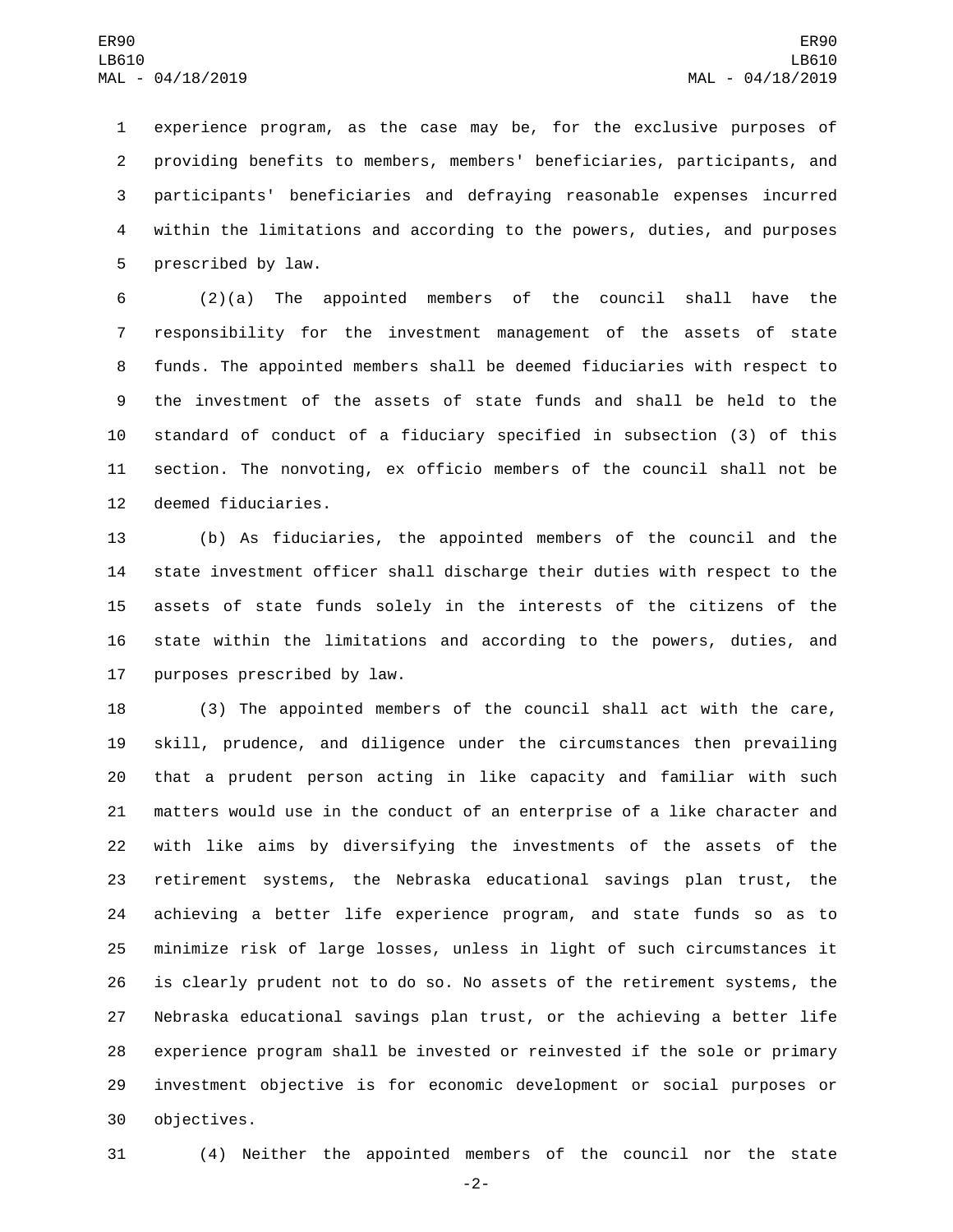investment officer shall be deemed fiduciaries with respect to investments of the assets of a retirement system provided for under the Class V School Employees Retirement Act made by or on behalf of the board of education as defined in section 79-978 or the board of trustees provided for in section 79-980. Neither the council nor any member thereof nor the state investment officer shall be liable for the action or inaction of the board of education or the board of trustees with respect to the investment of the assets of a retirement system provided for under the Class V School Employees Retirement Act, the consequences of any such action or inaction of the board of education or the board of trustees, and any claims, suits, losses, damages, fees, and costs related to such action or inaction or consequences thereof.

 Sec. 2. Section 77-2716, Reissue Revised Statutes of Nebraska, is 14 amended to read:

 77-2716 (1) The following adjustments to federal adjusted gross income or, for corporations and fiduciaries, federal taxable income shall 17 be made for interest or dividends received:

 (a)(i) There shall be subtracted interest or dividends received by the owner of obligations of the United States and its territories and possessions or of any authority, commission, or instrumentality of the United States to the extent includable in gross income for federal income tax purposes but exempt from state income taxes under the laws of the 23 United States; and

 (ii) There shall be subtracted interest received by the owner of obligations of the State of Nebraska or its political subdivisions or authorities which are Build America Bonds to the extent includable in 27 gross income for federal income tax purposes;

 (b) There shall be subtracted that portion of the total dividends and other income received from a regulated investment company which is attributable to obligations described in subdivision (a) of this subsection as reported to the recipient by the regulated investment

-3-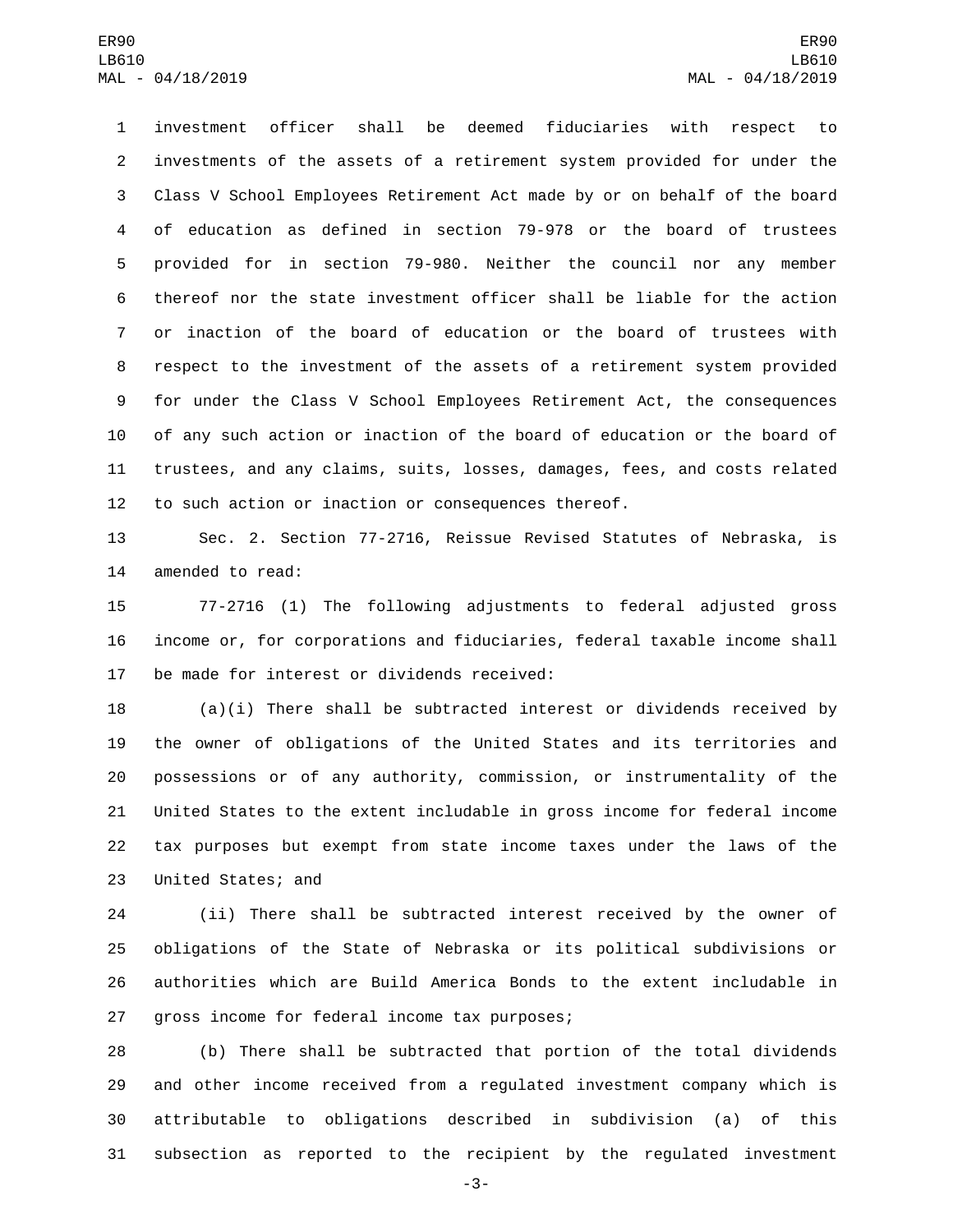1 company;

 (c) There shall be added interest or dividends received by the owner of obligations of the District of Columbia, other states of the United States, or their political subdivisions, authorities, commissions, or instrumentalities to the extent excluded in the computation of gross income for federal income tax purposes except that such interest or dividends shall not be added if received by a corporation which is a 8 regulated investment company;

 (d) There shall be added that portion of the total dividends and other income received from a regulated investment company which is attributable to obligations described in subdivision (c) of this subsection and excluded for federal income tax purposes as reported to the recipient by the regulated investment company; and

 (e)(i) Any amount subtracted under this subsection shall be reduced by any interest on indebtedness incurred to carry the obligations or securities described in this subsection or the investment in the regulated investment company and by any expenses incurred in the production of interest or dividend income described in this subsection to the extent that such expenses, including amortizable bond premiums, are 20 deductible in determining federal taxable income.

 (ii) Any amount added under this subsection shall be reduced by any expenses incurred in the production of such income to the extent disallowed in the computation of federal taxable income.

 (2) There shall be allowed a net operating loss derived from or connected with Nebraska sources computed under rules and regulations adopted and promulgated by the Tax Commissioner consistent, to the extent possible under the Nebraska Revenue Act of 1967, with the laws of the United States. For a resident individual, estate, or trust, the net operating loss computed on the federal income tax return shall be adjusted by the modifications contained in this section. For a nonresident individual, estate, or trust or for a partial-year resident

-4-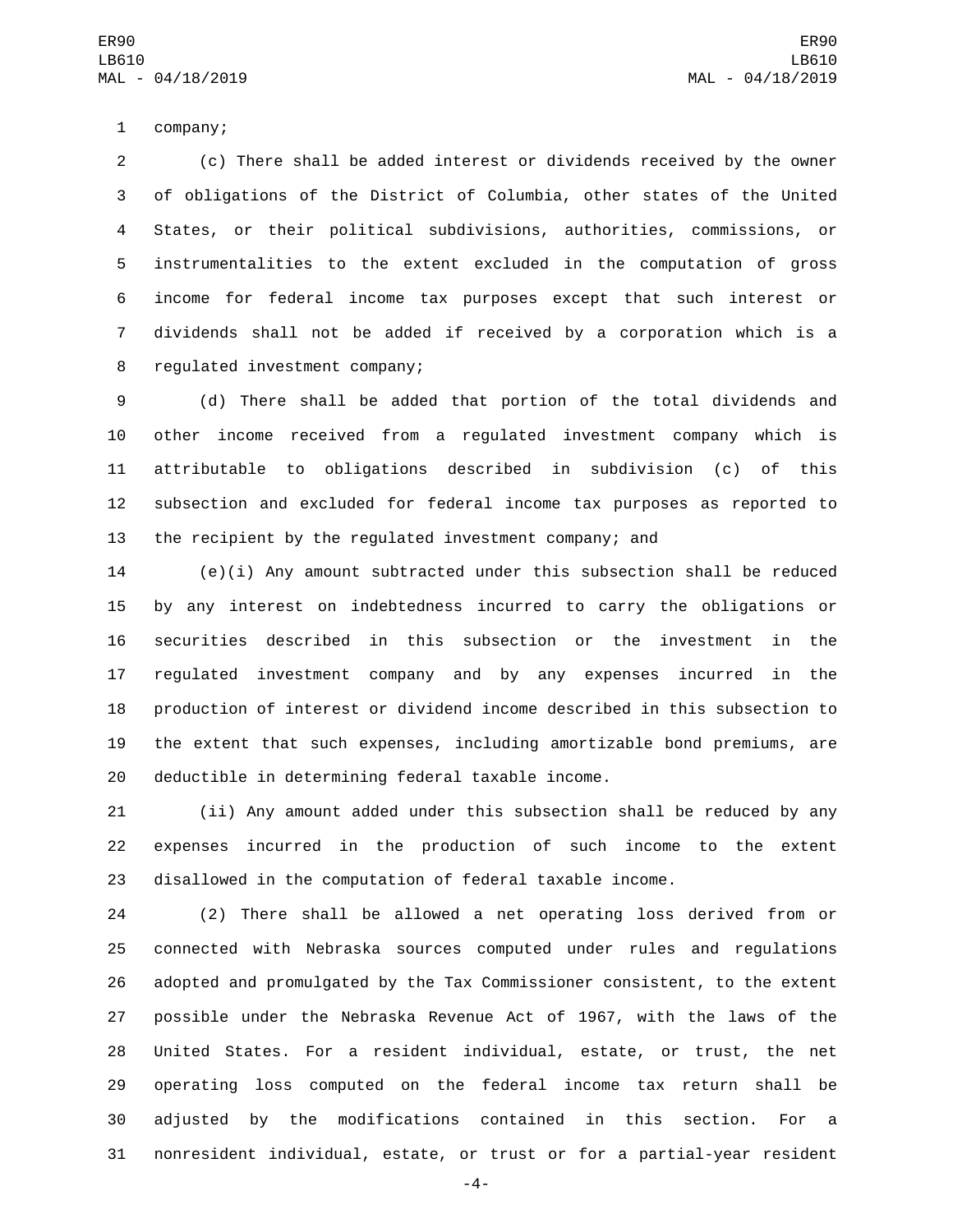individual, the net operating loss computed on the federal return shall be adjusted by the modifications contained in this section and any carryovers or carrybacks shall be limited to the portion of the loss derived from or connected with Nebraska sources.4

 (3) There shall be subtracted from federal adjusted gross income for all taxable years beginning on or after January 1, 1987, the amount of any state income tax refund to the extent such refund was deducted under the Internal Revenue Code, was not allowed in the computation of the tax due under the Nebraska Revenue Act of 1967, and is included in federal 10 adjusted gross income.

 (4) Federal adjusted gross income, or, for a fiduciary, federal taxable income shall be modified to exclude the portion of the income or loss received from a small business corporation with an election in effect under subchapter S of the Internal Revenue Code or from a limited liability company organized pursuant to the Nebraska Uniform Limited Liability Company Act that is not derived from or connected with Nebraska 17 sources as determined in section 77-2734.01.

 (5) There shall be subtracted from federal adjusted gross income or, for corporations and fiduciaries, federal taxable income dividends received or deemed to be received from corporations which are not subject 21 to the Internal Revenue Code.

 (6) There shall be subtracted from federal taxable income a portion of the income earned by a corporation subject to the Internal Revenue Code of 1986 that is actually taxed by a foreign country or one of its political subdivisions at a rate in excess of the maximum federal tax rate for corporations. The taxpayer may make the computation for each foreign country or for groups of foreign countries. The portion of the taxes that may be deducted shall be computed in the following manner:

 (a) The amount of federal taxable income from operations within a foreign taxing jurisdiction shall be reduced by the amount of taxes actually paid to the foreign jurisdiction that are not deductible solely

-5-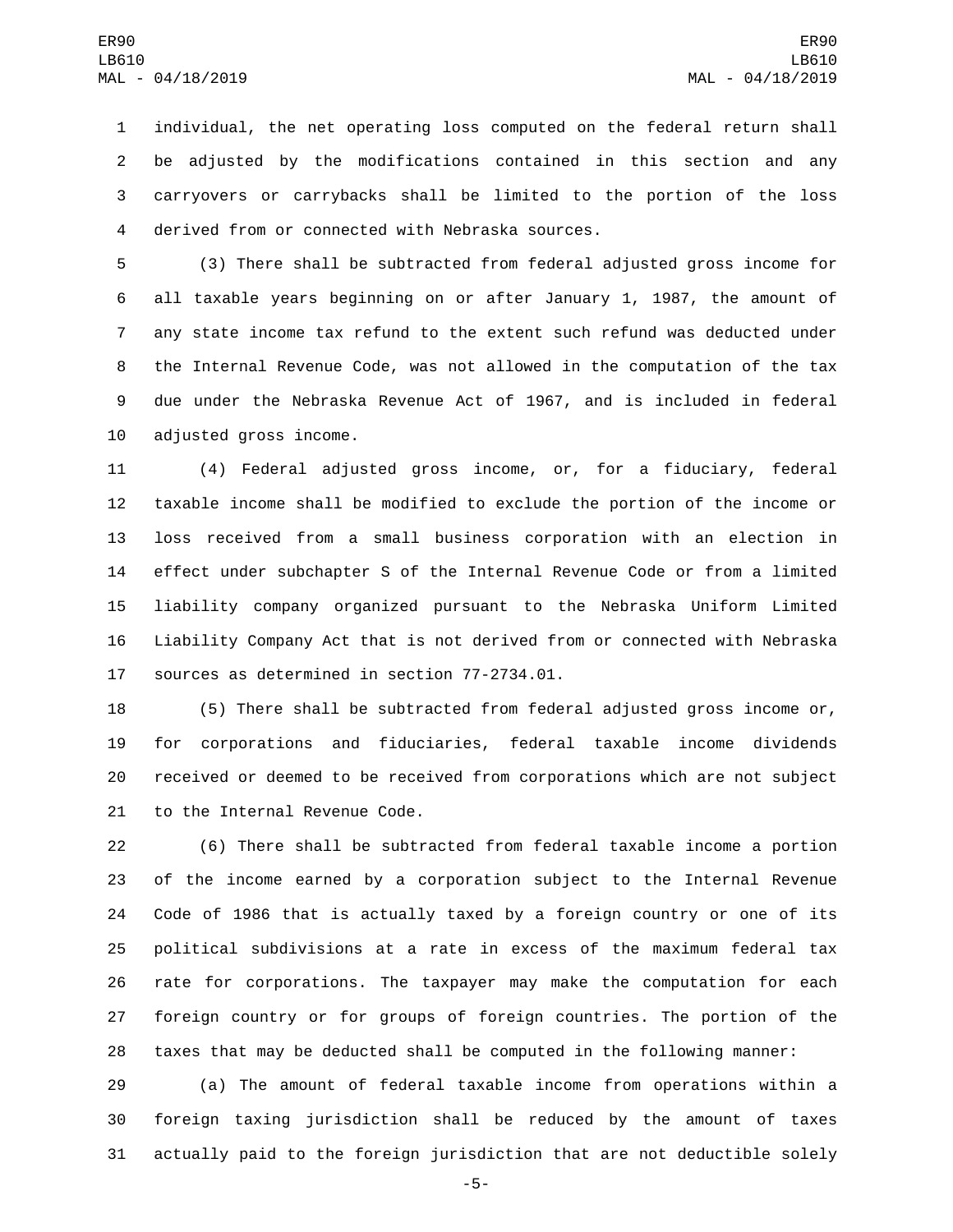because the foreign tax credit was elected on the federal income tax 2 return;

 (b) The amount of after-tax income shall be divided by one minus the maximum tax rate for corporations in the Internal Revenue Code; and

 (c) The result of the calculation in subdivision (b) of this subsection shall be subtracted from the amount of federal taxable income used in subdivision (a) of this subsection. The result of such calculation, if greater than zero, shall be subtracted from federal 9 taxable income.

 (7) Federal adjusted gross income shall be modified to exclude any amount repaid by the taxpayer for which a reduction in federal tax is 12 allowed under section  $1341(a)(5)$  of the Internal Revenue Code.

 (8)(a) Federal adjusted gross income or, for corporations and fiduciaries, federal taxable income shall be reduced, to the extent included, by income from interest, earnings, and state contributions received from the Nebraska educational savings plan trust created in sections 85-1801 to 85-1814 and sections 8 to 10 of this act and any account established under the achieving a better life experience program 19 as provided in sections  $77-1401$  to  $77-1409$ .

 (b) Federal adjusted gross income or, for corporations and fiduciaries, federal taxable income shall be reduced by any contributions as a participant in the Nebraska educational savings plan trust or contributions to an account established under the achieving a better life experience program made for the benefit of a beneficiary as provided in sections 77-1401 to 77-1409, to the extent not deducted for federal income tax purposes, but not to exceed five thousand dollars per married filing separate return or ten thousand dollars for any other return. With respect to a qualified rollover within the meaning of section 529 of the Internal Revenue Code from another state's plan, any interest, earnings, and state contributions received from the other state's educational savings plan which is qualified under section 529 of the code shall

-6-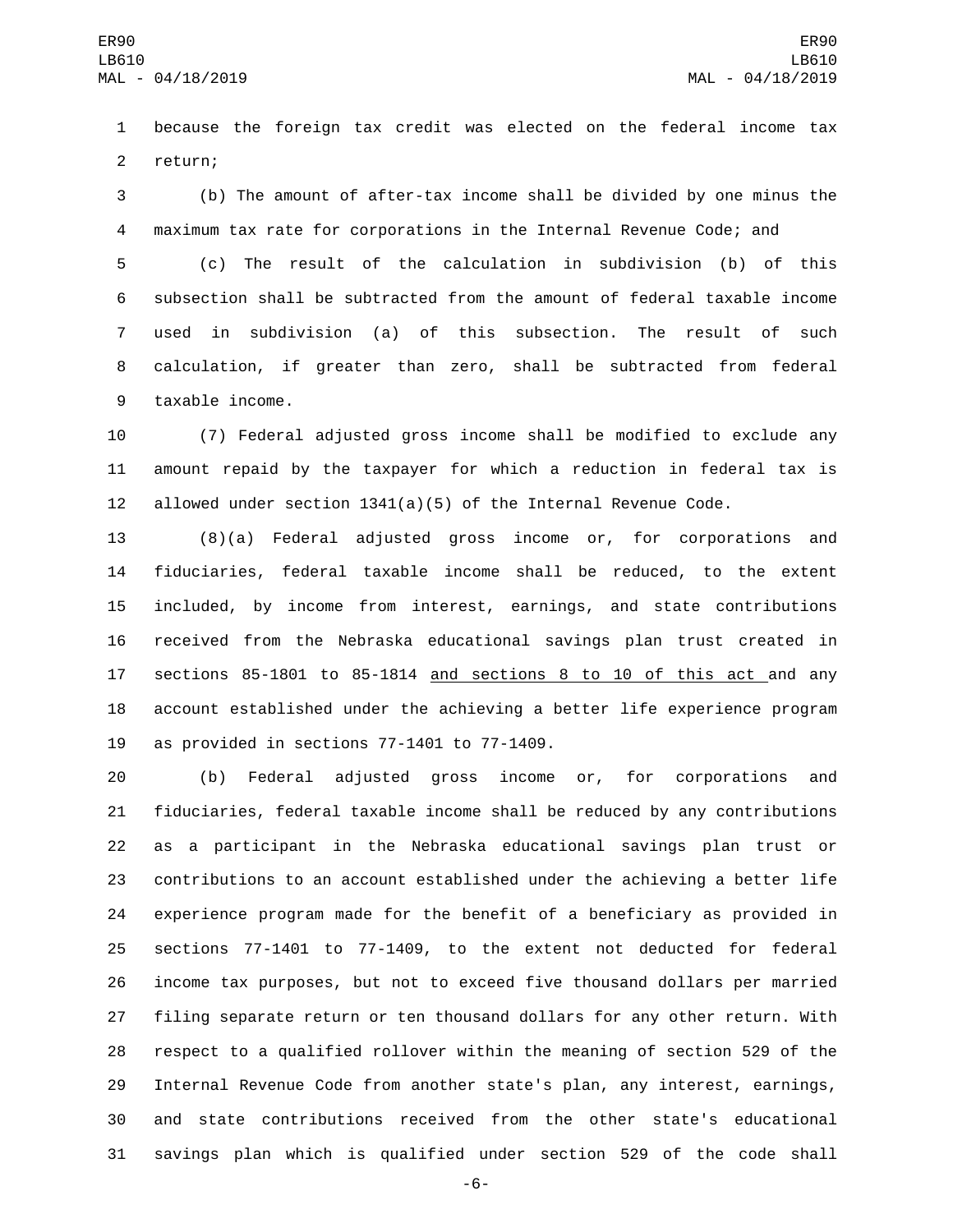qualify for the reduction provided in this subdivision. For contributions by a custodian of a custodial account including rollovers from another custodial account, the reduction shall only apply to funds added to the 4 custodial account after January 1, 2014.

 (c) Federal adjusted gross income or, for corporations and fiduciaries, federal taxable income shall be increased by:

 (i) The amount resulting from the cancellation of a participation agreement refunded to the taxpayer as a participant in the Nebraska educational savings plan trust to the extent previously deducted under 10 subdivision  $(8)(b)$  of this section; and

 (ii) The amount of any withdrawals by the owner of an account established under the achieving a better life experience program as provided in sections 77-1401 to 77-1409 for nonqualified expenses to the extent previously deducted under subdivision (8)(b) of this section.

 (9)(a) For income tax returns filed after September 10, 2001, for taxable years beginning or deemed to begin before January 1, 2006, under the Internal Revenue Code of 1986, as amended, federal adjusted gross income or, for corporations and fiduciaries, federal taxable income shall be increased by eighty-five percent of any amount of any federal bonus depreciation received under the federal Job Creation and Worker Assistance Act of 2002 or the federal Jobs and Growth Tax Act of 2003, under section 168(k) or section 1400L of the Internal Revenue Code of 1986, as amended, for assets placed in service after September 10, 2001, 24 and before December 31, 2005.

 (b) For a partnership, limited liability company, cooperative, including any cooperative exempt from income taxes under section 521 of the Internal Revenue Code of 1986, as amended, limited cooperative association, subchapter S corporation, or joint venture, the increase shall be distributed to the partners, members, shareholders, patrons, or beneficiaries in the same manner as income is distributed for use against 31 their income tax liabilities.

-7-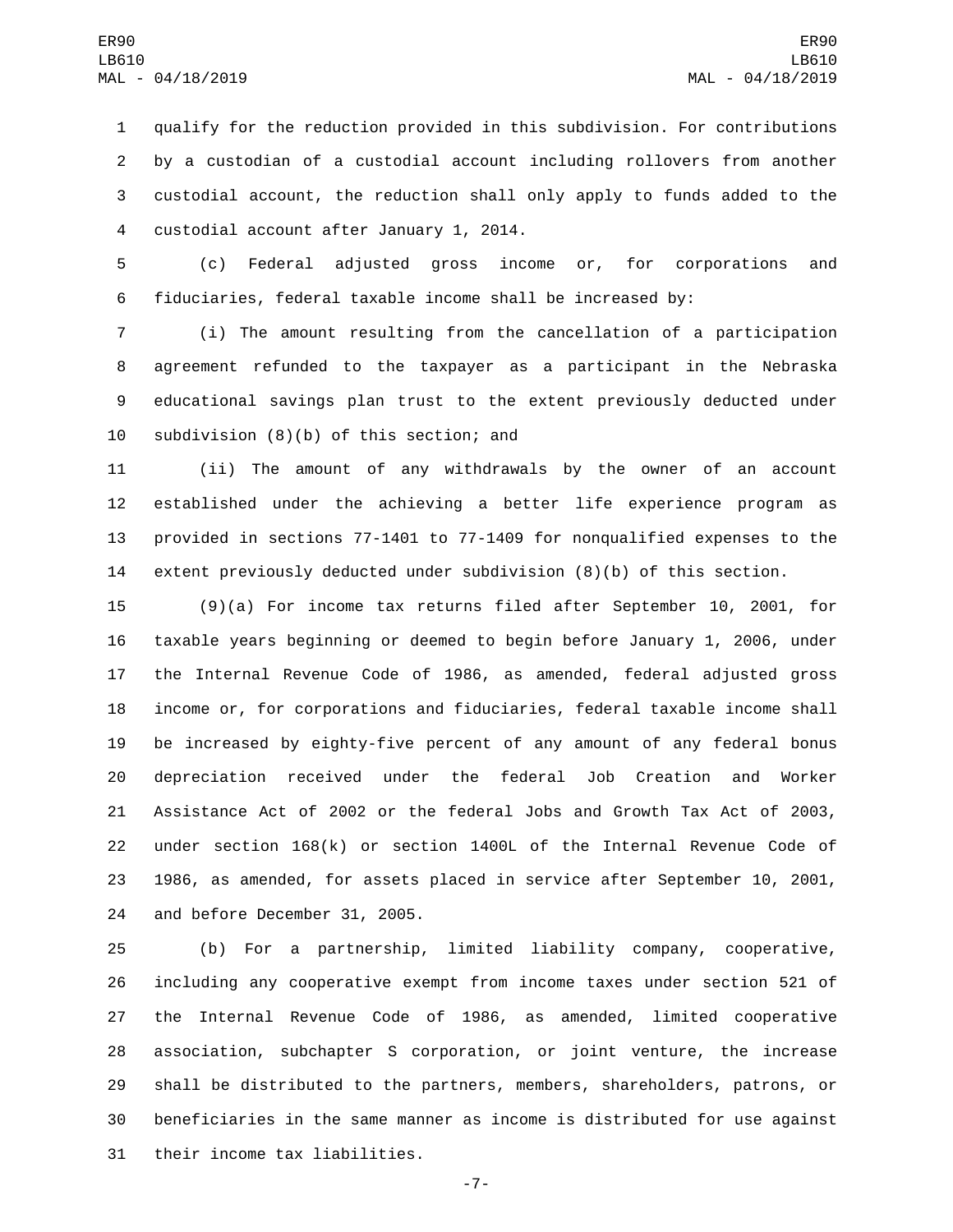(c) For a corporation with a unitary business having activity both inside and outside the state, the increase shall be apportioned to Nebraska in the same manner as income is apportioned to the state by section 77-2734.05.4

 (d) The amount of bonus depreciation added to federal adjusted gross income or, for corporations and fiduciaries, federal taxable income by this subsection shall be subtracted in a later taxable year. Twenty percent of the total amount of bonus depreciation added back by this subsection for tax years beginning or deemed to begin before January 1, 2003, under the Internal Revenue Code of 1986, as amended, may be subtracted in the first taxable year beginning or deemed to begin on or after January 1, 2005, under the Internal Revenue Code of 1986, as amended, and twenty percent in each of the next four following taxable years. Twenty percent of the total amount of bonus depreciation added back by this subsection for tax years beginning or deemed to begin on or after January 1, 2003, may be subtracted in the first taxable year beginning or deemed to begin on or after January 1, 2006, under the Internal Revenue Code of 1986, as amended, and twenty percent in each of 19 the next four following taxable years.

 (10) For taxable years beginning or deemed to begin on or after January 1, 2003, and before January 1, 2006, under the Internal Revenue Code of 1986, as amended, federal adjusted gross income or, for corporations and fiduciaries, federal taxable income shall be increased by the amount of any capital investment that is expensed under section 179 of the Internal Revenue Code of 1986, as amended, that is in excess of twenty-five thousand dollars that is allowed under the federal Jobs and Growth Tax Act of 2003. Twenty percent of the total amount of expensing added back by this subsection for tax years beginning or deemed to begin on or after January 1, 2003, may be subtracted in the first taxable year beginning or deemed to begin on or after January 1, 2006, under the Internal Revenue Code of 1986, as amended, and twenty percent

-8-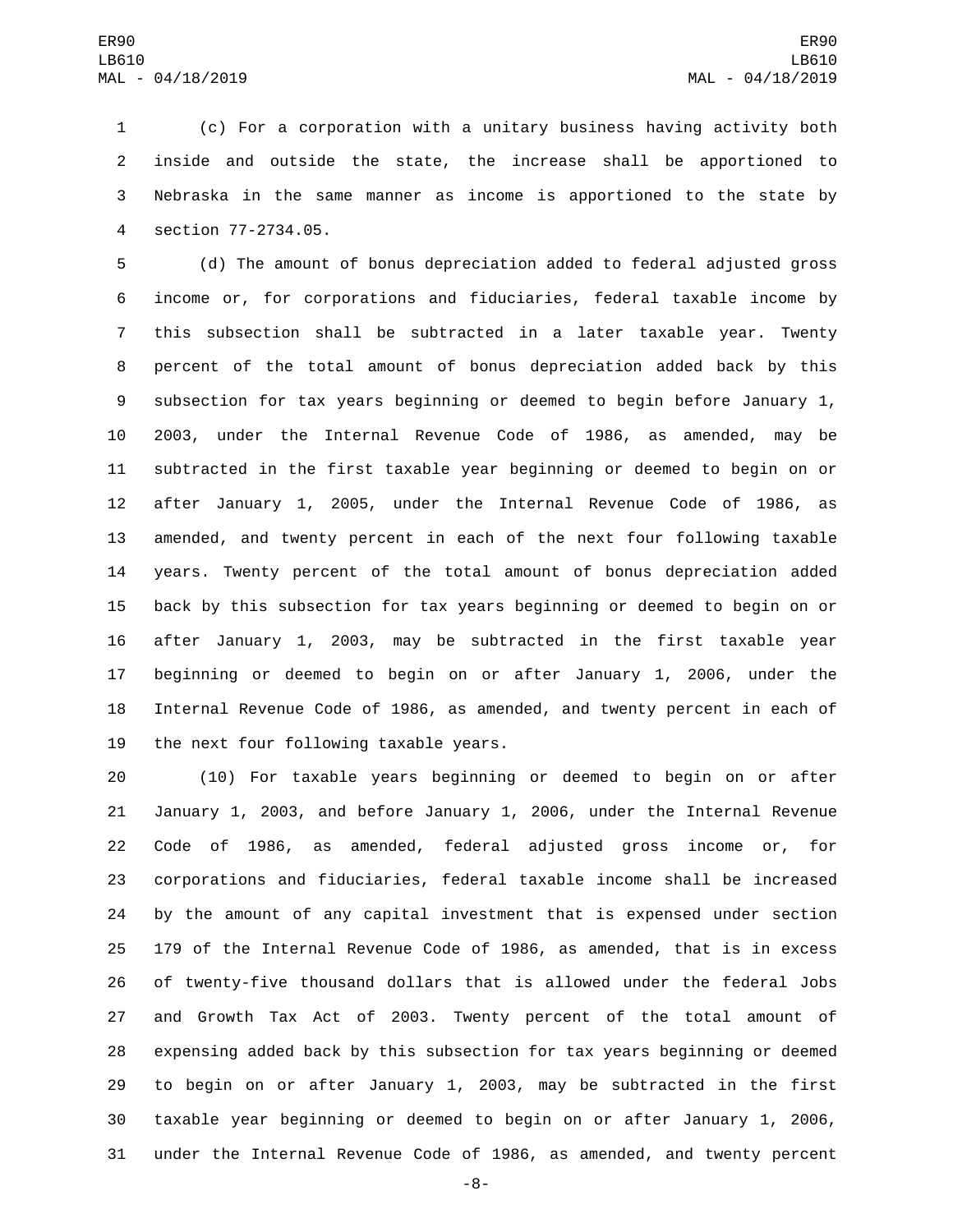1 in each of the next four following tax years.

 (11)(a) For taxable years beginning or deemed to begin before January 1, 2018, under the Internal Revenue Code of 1986, as amended, federal adjusted gross income shall be reduced by contributions, up to two thousand dollars per married filing jointly return or one thousand dollars for any other return, and any investment earnings made as a participant in the Nebraska long-term care savings plan under the Long- Term Care Savings Plan Act, to the extent not deducted for federal income 9 tax purposes.

 (b) For taxable years beginning or deemed to begin before January 1, 2018, under the Internal Revenue Code of 1986, as amended, federal adjusted gross income shall be increased by the withdrawals made as a participant in the Nebraska long-term care savings plan under the act by a person who is not a qualified individual or for any reason other than transfer of funds to a spouse, long-term care expenses, long-term care insurance premiums, or death of the participant, including withdrawals made by reason of cancellation of the participation agreement, to the extent previously deducted as a contribution or as investment earnings.

 (12) There shall be added to federal adjusted gross income for individuals, estates, and trusts any amount taken as a credit for franchise tax paid by a financial institution under sections 77-3801 to 77-3807 as allowed by subsection (5) of section 77-2715.07.

 (13)(a) For taxable years beginning or deemed to begin on or after January 1, 2015, under the Internal Revenue Code of 1986, as amended, federal adjusted gross income shall be reduced by the amount received as benefits under the federal Social Security Act which are included in the 27 federal adjusted gross income if:

 (i) For taxpayers filing a married filing joint return, federal adjusted gross income is fifty-eight thousand dollars or less; or

 (ii) For taxpayers filing any other return, federal adjusted gross 31 income is forty-three thousand dollars or less.

-9-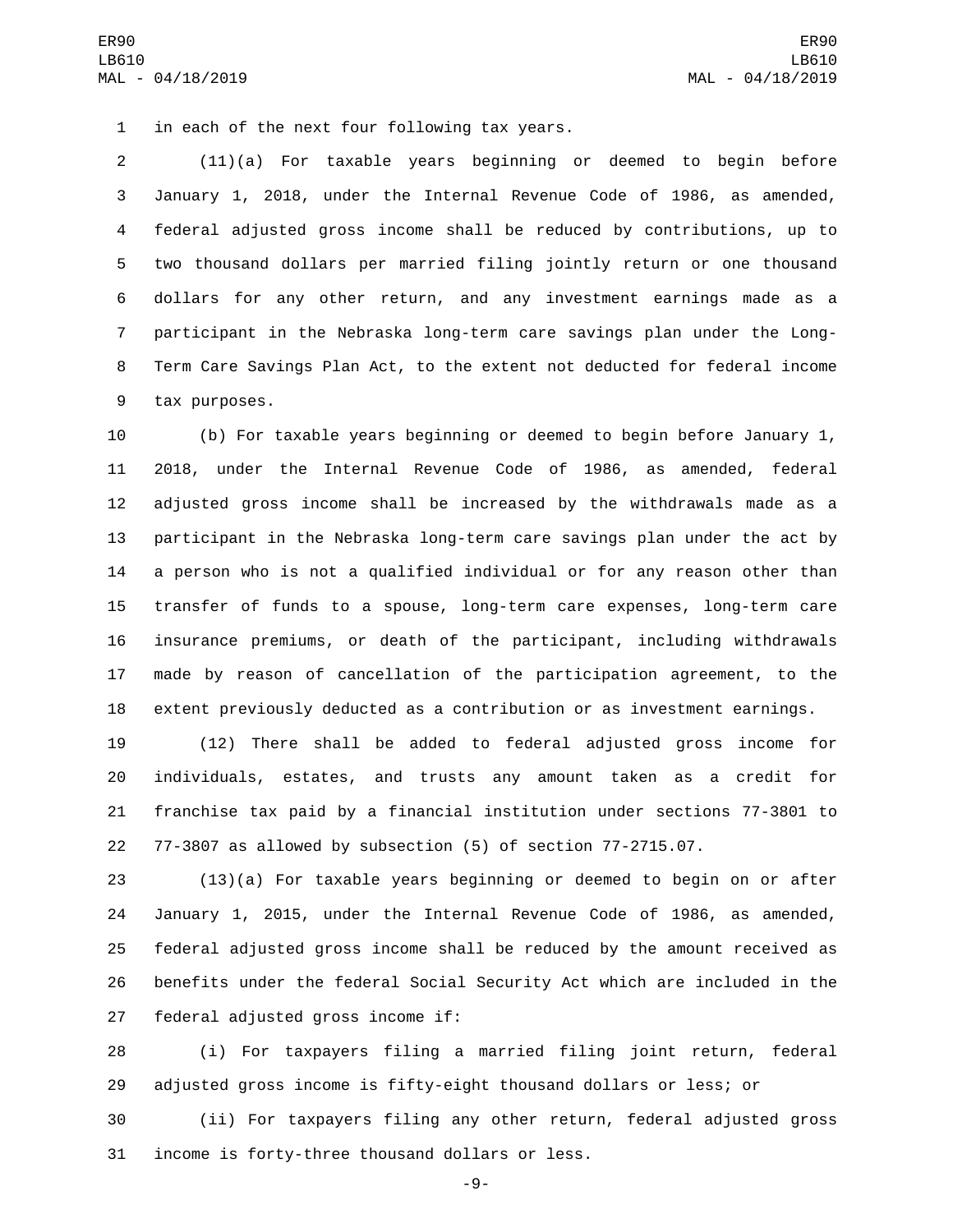(b) For taxable years beginning or deemed to begin on or after January 1, 2020, under the Internal Revenue Code of 1986, as amended, the Tax Commissioner shall adjust the dollar amounts provided in subdivisions (13)(a)(i) and (ii) of this section by the same percentage used to adjust individual income tax brackets under subsection (3) of section 77-2715.03.6

 (14) For taxable years beginning or deemed to begin on or after January 1, 2015, under the Internal Revenue Code of 1986, as amended, an individual may make a one-time election within two calendar years after the date of his or her retirement from the military to exclude income received as a military retirement benefit by the individual to the extent included in federal adjusted gross income and as provided in this subsection. The individual may elect to exclude forty percent of his or her military retirement benefit income for seven consecutive taxable years beginning with the year in which the election is made or may elect to exclude fifteen percent of his or her military retirement benefit income for all taxable years beginning with the year in which he or she turns sixty-seven years of age. For purposes of this subsection, military retirement benefit means retirement benefits that are periodic payments attributable to service in the uniformed services of the United States for personal services performed by an individual prior to his or her 22 retirement.

 Sec. 3. Section 85-1802, Reissue Revised Statutes of Nebraska, is 24 amended to read:

 85-1802 For purposes of sections 85-1801 to 85-1814 and sections 8 26 to 10 of this act:

 (1) Administrative fund means the College Savings Plan 28 Administrative Fund created in section 85-1807;

 (2) Beneficiary means the individual designated by a participation agreement to benefit from advance payments of qualified higher education 31 expenses on behalf of the beneficiary;

-10-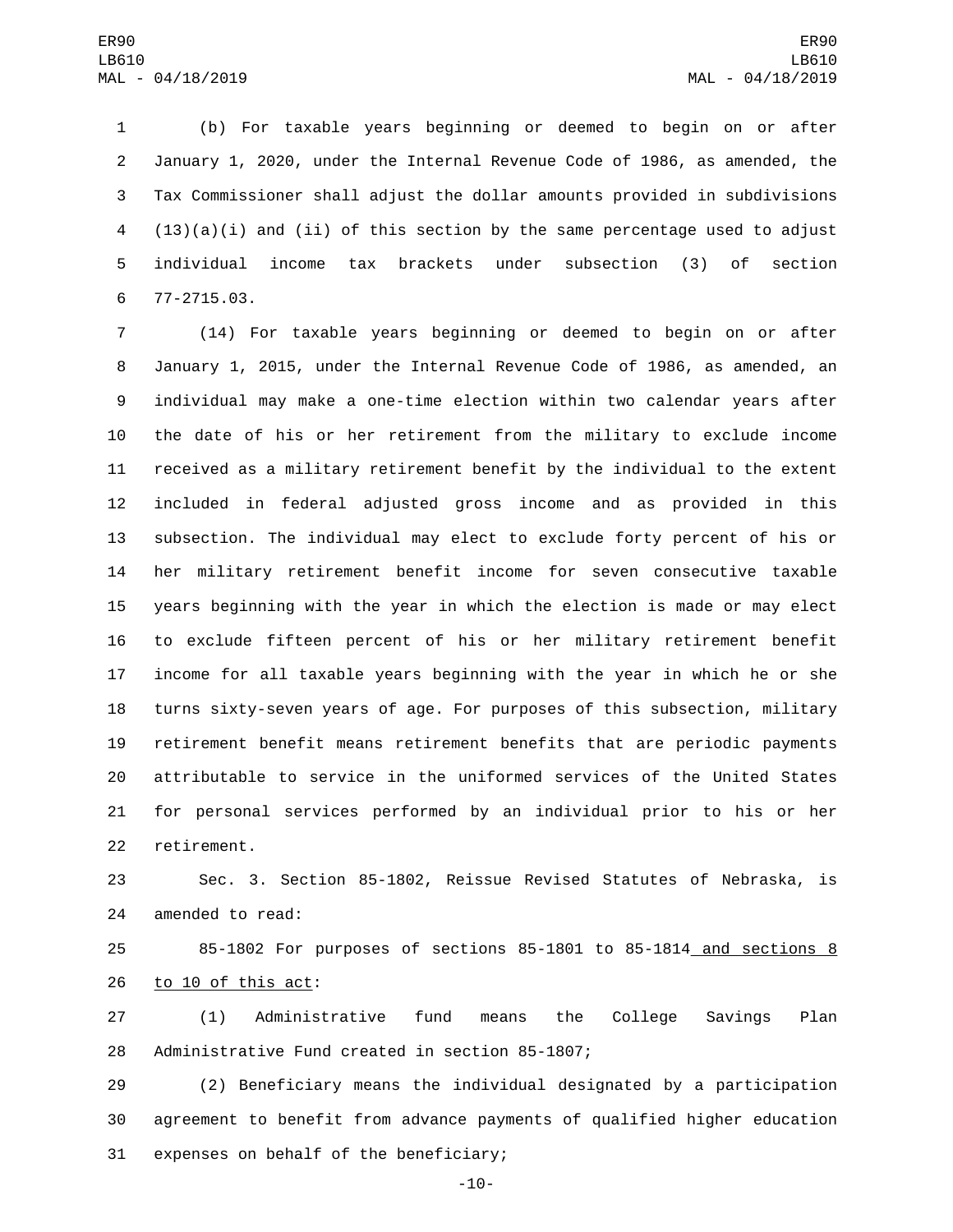(3) Benefits means the payment of qualified higher education expenses on behalf of a beneficiary by the Nebraska educational savings plan trust during the beneficiary's attendance at an eligible educational institution;4

 (4) Eligible educational institution means an institution described in 20 U.S.C. 1088 which is eligible to participate in a program under Title IV of the federal Higher Education Act of 1965;

 (5) Expense fund means the College Savings Plan Expense Fund created 9 in section 85-1807;

 (6) Nebraska educational savings plan trust means the trust created 11 in section 85-1804;

 (7) Nonqualified withdrawal refers to (a) a distribution from an account to the extent it is not used to pay the qualified higher 14 education expenses of the beneficiary<sub> $\perp$ </sub> or (b) a qualified rollover permitted by section 529 of the Internal Revenue Code where the funds are transferred to a qualified tuition program sponsored by another state or 17 entity, or (c) a distribution from an account to pay the costs of 18 attending kindergarten through grade twelve;

 (8) Participant or account owner means an individual, an individual's legal representative, or any other legal entity authorized to establish a savings account under section 529 of the Internal Revenue Code who has entered into a participation agreement for the advance payment of qualified higher education expenses on behalf of a beneficiary. For purposes of section 77-2716, as to contributions by a custodian to a custodial account established pursuant to the Nebraska Uniform Transfers to Minors Act or similar law in another state, which account has been established under a participation agreement, participant includes the parent or guardian of a minor, which parent or guardian is 29 also the custodian of the account;

 (9) Participation agreement means an agreement between a participant and the Nebraska educational savings plan trust entered into under

-11-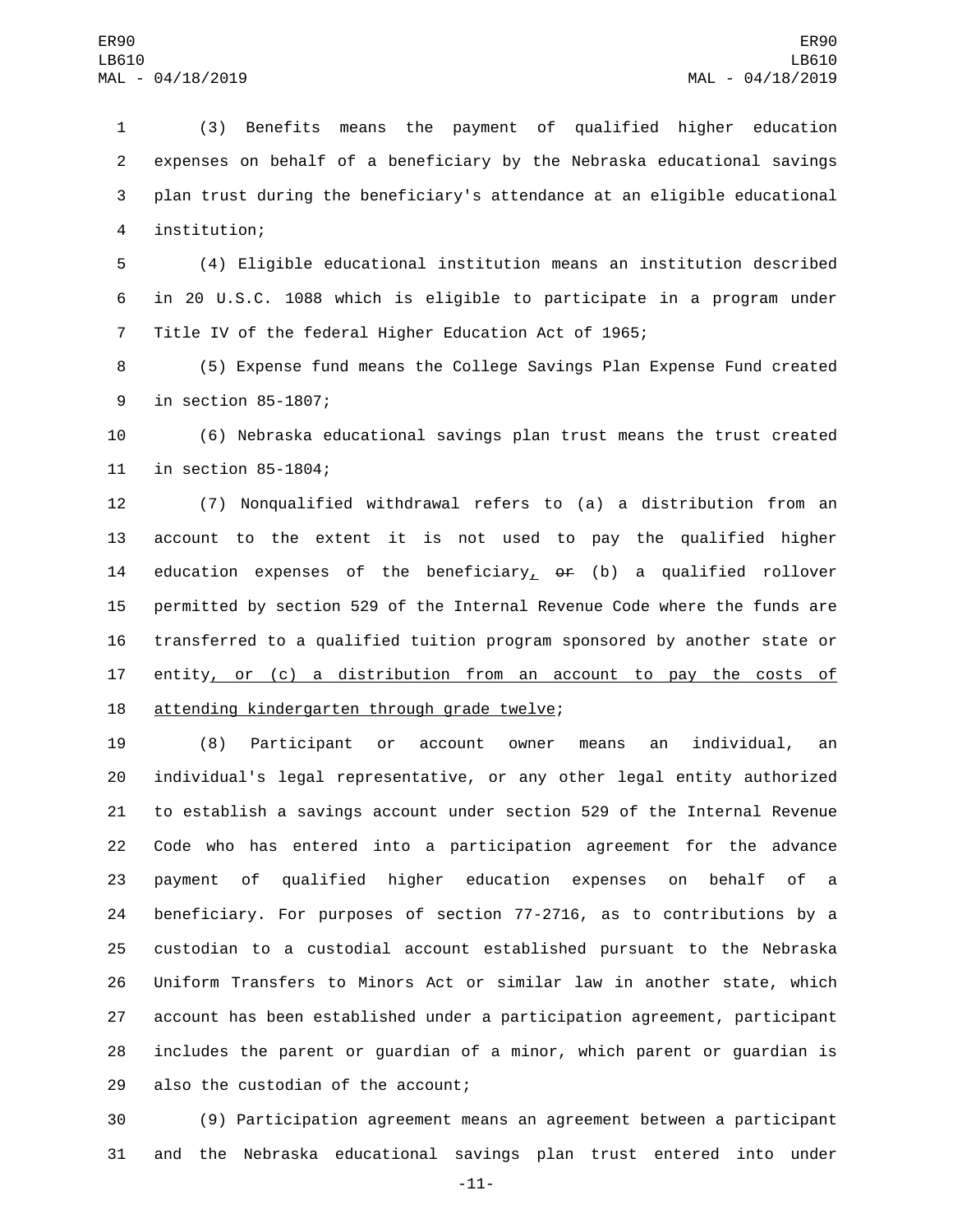sections 85-1801 to 85-1814 and sections 8 to 10 of this act;

 (10) Program fund means the College Savings Plan Program Fund 3 created in section 85-1807;

 (11) Qualified higher education expenses means the certified costs of tuition and fees, books, supplies, and equipment required for enrollment or attendance at an eligible educational institution. Reasonable room and board expenses, based on the minimum amount applicable for the eligible educational institution during the period of enrollment, shall be included as qualified higher education expenses for those students enrolled on at least a half-time basis. In the case of a special needs beneficiary, expenses for special needs services incurred in connection with enrollment or attendance at an eligible educational institution shall be included as qualified higher education expenses. Expenses paid or incurred in 2009 or 2010 for the purchase of computer technology or equipment or Internet access and related services, subject to the limitations set forth in section 529 of the Internal Revenue Code, shall be included as qualified higher education expenses. Qualified higher education expenses does not include any amounts in excess of those allowed by section 529 of the Internal Revenue Code;

 (12) Section 529 of the Internal Revenue Code means such section of the code and the regulations interpreting such section; and

 (13) Tuition and fees means the quarter or semester charges imposed 23 to attend an eligible educational institution.

 Sec. 4. Section 85-1804, Reissue Revised Statutes of Nebraska, is 25 amended to read:

 85-1804 The Nebraska educational savings plan trust is created. The State Treasurer is the trustee of the trust and as such is responsible for the administration, operation, and maintenance of the program and has all powers necessary to carry out and effectuate the purposes, objectives, and provisions of sections 85-1801 to 85-1814 and sections 8 to 10 of this act pertaining to the administration, operation, and

-12-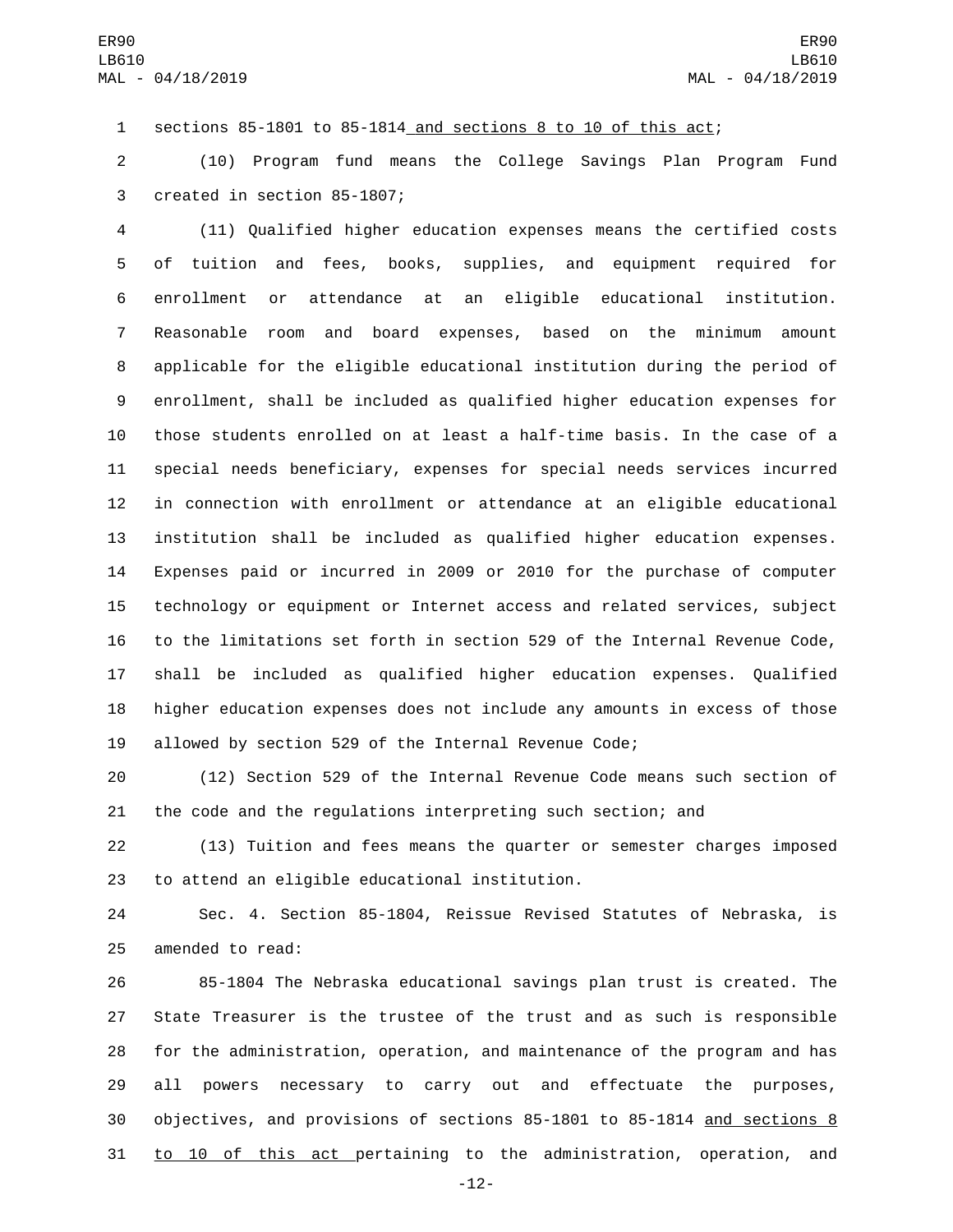maintenance of the trust and program, except that the state investment officer shall have fiduciary responsibility to make all decisions regarding the investment of the money in the administrative fund, expense fund, and program fund, including the selection of all investment options and the approval of all fees and other costs charged to trust assets except costs for administration, operation, and maintenance of the trust as appropriated by the Legislature, pursuant to the directions, guidelines, and policies established by the Nebraska Investment Council. The State Treasurer may adopt and promulgate rules and regulations to provide for the efficient administration, operation, and maintenance of the trust and program. The State Treasurer shall not adopt and promulgate rules and regulations that in any way interfere with the fiduciary responsibility of the state investment officer to make all decisions regarding the investment of money in the administrative fund, expense fund, and program fund. The State Treasurer or his or her designee shall 16 have the power to:

 (1) Enter into agreements with any eligible educational institution, the state, any federal or other state agency, or any other entity to implement sections 85-1801 to 85-1814 and sections 8 to 10 of this act, except agreements which pertain to the investment of money in the administrative fund, expense fund, or program fund;

(2) Carry out the duties and obligations of the trust;

 (3) Carry out studies and projections to advise participants regarding present and estimated future qualified higher education expenses and levels of financial participation in the trust required in order to enable participants to achieve their educational funding 27 objectives;

 (4) Participate in any federal, state, or local governmental program 29 for the benefit of the trust;

 (5) Procure insurance against any loss in connection with the property, assets, or activities of the trust as provided in section

-13-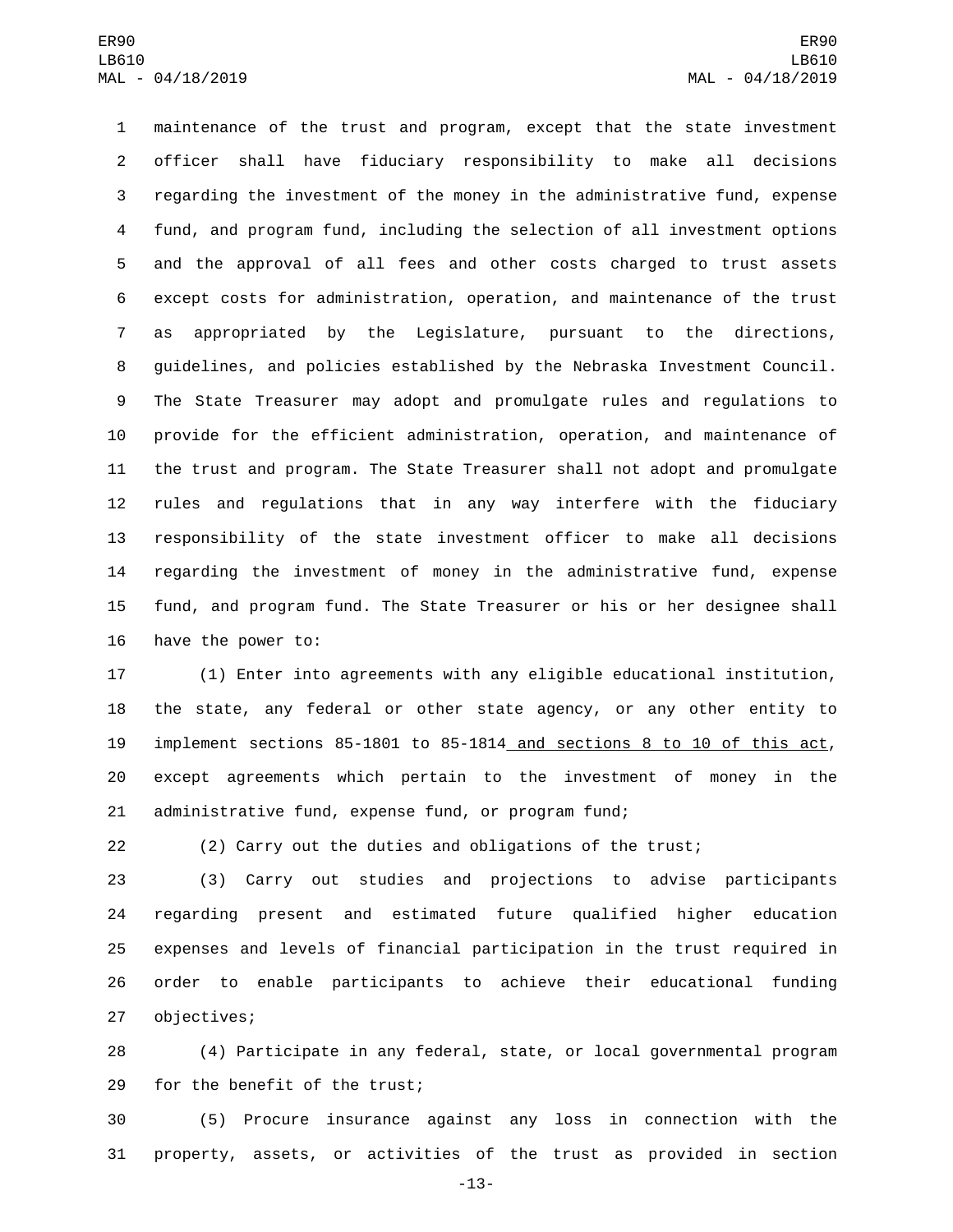81-8,239.01;1

(6) Enter into participation agreements with participants;

 (7) Make payments to eligible educational institutions pursuant to participation agreements on behalf of beneficiaries;

 (8) Make distributions to participants upon the termination of participation agreements pursuant to the provisions, limitations, and restrictions set forth in sections 85-1801 to 85-1814 and sections 8 to 8 10 of this act;

 (9) Contract for goods and services and engage personnel as necessary, including consultants, actuaries, managers, legal counsels, and auditors for the purpose of rendering professional, managerial, and technical assistance and advice regarding trust administration and operation, except contracts which pertain to the investment of the 14 administrative, expense, or program funds; and

 (10) Establish, impose, and collect administrative fees and charges in connection with transactions of the trust, and provide for reasonable service charges, including penalties for cancellations and late payments 18 with respect to participation agreements.

 The Nebraska Investment Council may adopt and promulgate rules and regulations to provide for the prudent investment of the assets of the trust. The council or its designee also has the authority to select and enter into agreements with individuals and entities to provide investment advice and management of the assets held by the trust, establish investment guidelines, objectives, and performance standards with respect to the assets held by the trust, and approve any fees, commissions, and expenses, which directly or indirectly affect the return on assets.

 Sec. 5. Section 85-1806, Reissue Revised Statutes of Nebraska, is 28 amended to read:

 85-1806 The Nebraska educational savings plan trust may enter into participation agreements with participants on behalf of beneficiaries 31 pursuant to the following terms and conditions:

-14-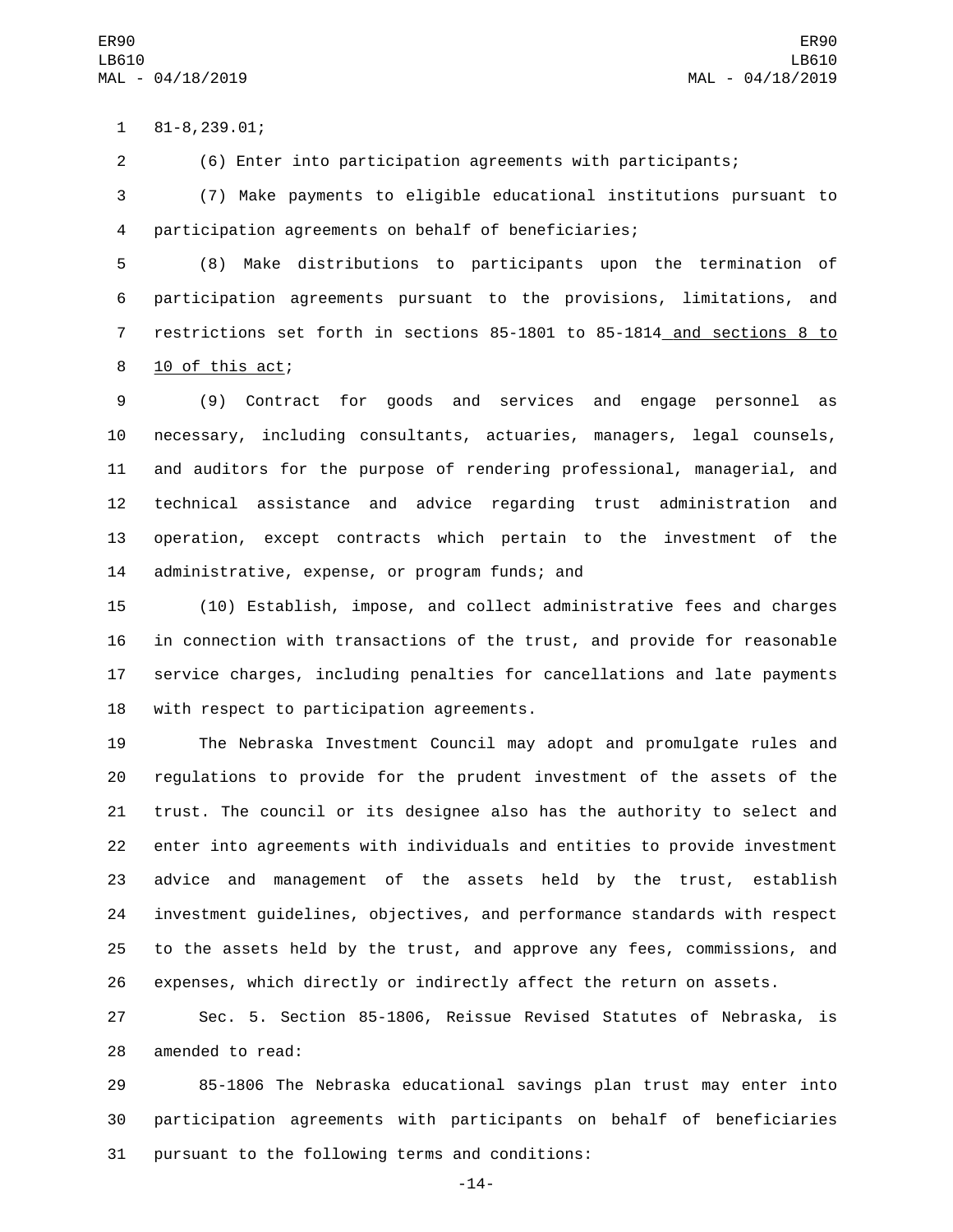(1) A participation agreement shall authorize a participant to make contributions to an account which is established for the purpose of meeting the qualified higher education expenses of a beneficiary as allowed by section 529 of the Internal Revenue Code. A participant shall not be required to make an annual contribution on behalf of a beneficiary, shall not be subject to minimum contribution requirements, and shall not be required to maintain a minimum account balance. The maximum contribution shall not exceed the amount allowed under section 529 of the Internal Revenue Code. The State Treasurer may set a maximum cumulative contribution, as necessary, to maintain compliance with section 529 of the Internal Revenue Code. Participation agreements may be amended to provide for adjusted levels of contributions based upon changed circumstances or changes in educational plans or to ensure compliance with section 529 of the Internal Revenue Code or any other 15 applicable laws and regulations;

 (2) Beneficiaries designated in participation agreements shall meet the requirements established by the trustee and section 529 of the 18 Internal Revenue Code;

 (3) Payment of benefits provided under participation agreements shall be made in a manner consistent with section 529 of the Internal 21 Revenue Code;

 (4) The execution of a participation agreement by the trust shall not guarantee in any way that qualified higher education expenses will be equal to projections and estimates provided by the trust or that the beneficiary named in any participation agreement will (a) be admitted to an eligible educational institution, (b) if admitted, be determined a resident for tuition purposes by the eligible educational institution, (c) be allowed to continue attendance at the eligible educational institution following admission, or (d) graduate from the eligible 30 educational institution;

(5) A beneficiary under a participation agreement may be changed as

-15-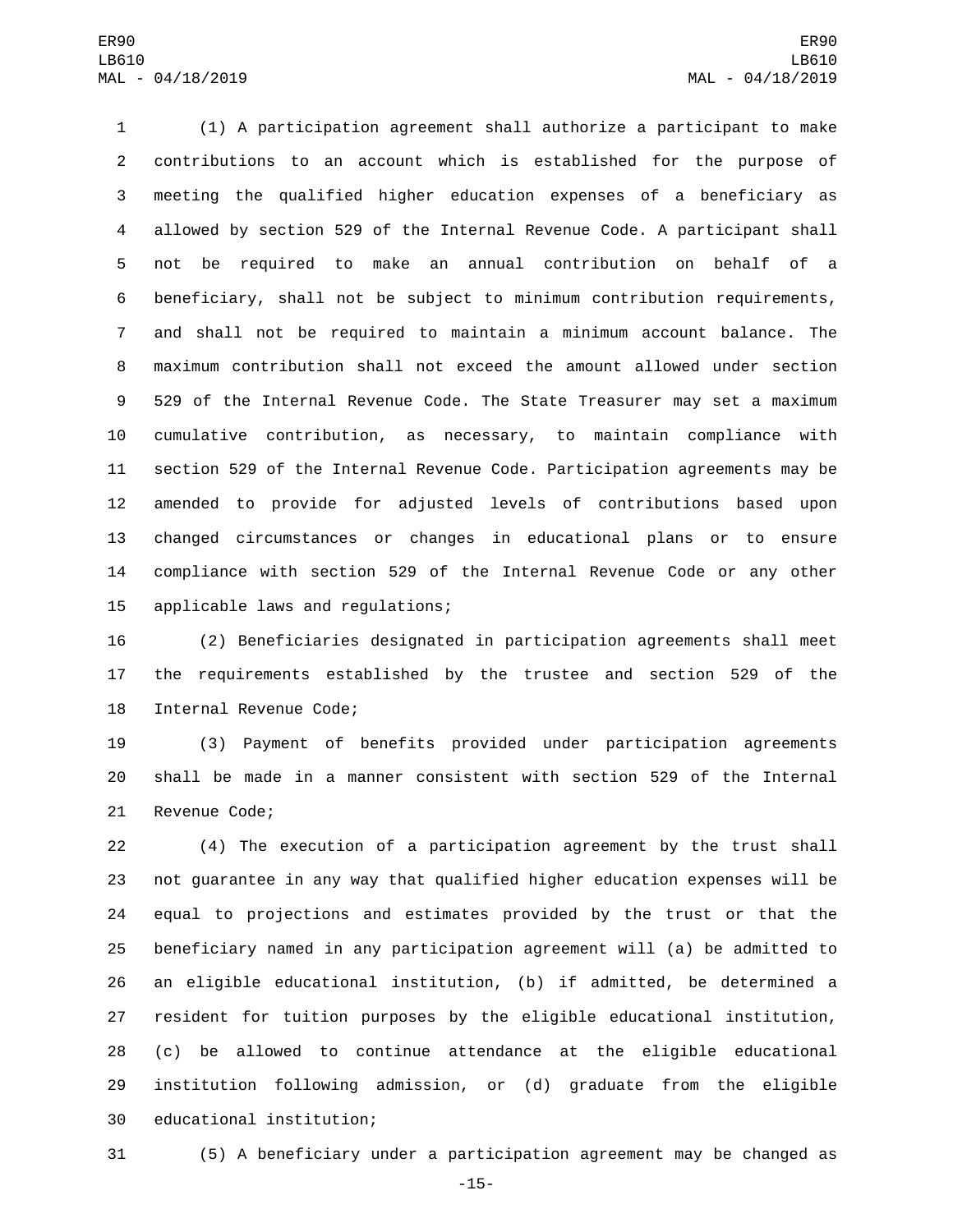permitted under the rules and regulations adopted under sections 85-1801 to 85-1814 and sections 8 to 10 of this act and consistent with section 529 of the Internal Revenue Code upon written request of the participant as long as the substitute beneficiary is eligible for participation. Participation agreements may otherwise be freely amended throughout their term in order to enable participants to increase or decrease the level of participation, change the designation of beneficiaries, and carry out similar matters as authorized by rule and regulation; and

 (6) Each participation agreement shall provide that the participation agreement may be canceled upon the terms and conditions and upon payment of applicable fees and costs set forth and contained in the 12 rules and regulations.

 Sec. 6. Section 85-1809, Reissue Revised Statutes of Nebraska, is 14 amended to read:

 85-1809 (1) A participant retains ownership of all contributions made under a participation agreement up to the date of utilization for payment of qualified higher education expenses for the beneficiary. Notwithstanding any other provision of law, any amount credited to any account is not susceptible to any levy, execution, judgment, or other operation of law, garnishment, or other judicial enforcement, and the amount is not an asset or property of either the participant or the beneficiary for the purposes of any state insolvency or inheritance tax laws. All income derived from the investment of the contributions made by the participant shall be considered to be held in trust for the benefit 25 of the beneficiary.

 (2) If the program created by sections 85-1801 to 85-1814 and sections 8 to 10 of this act is terminated prior to payment of qualified higher education expenses for the beneficiary, the participant is entitled to receive the fair market value of the account established in 30 the program.

(3) If the beneficiary graduates from an eligible educational

-16-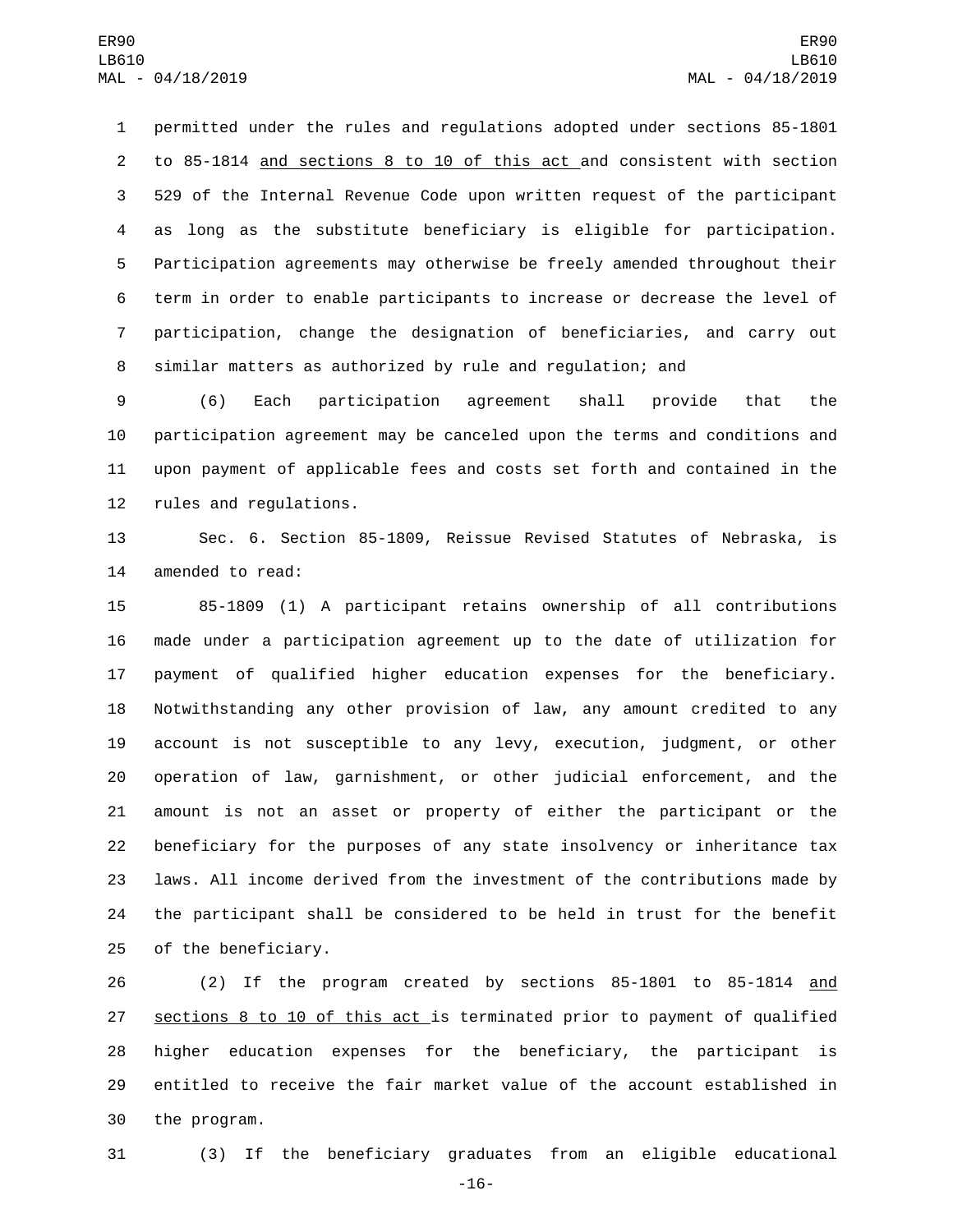institution and a balance remains in the participant's account, any remaining funds may be transferred as allowed by rule or regulation, subject to the provisions of section 529 of the Internal Revenue Code, as well as any other applicable state or federal laws or regulations.

 (4) The eligible educational institution shall obtain ownership of the payments made for the qualified higher education expenses paid to the institution at the time each payment is made to the institution.

 (5) Any amounts which may be paid to any person or persons pursuant to the Nebraska educational savings plan trust but which are not listed 10 in this section are owned by the trust.

 (6) A participant may transfer ownership rights to another eligible participant, including a gift of the ownership rights to a minor beneficiary. The transfer shall be made and the property distributed in accordance with the rules and regulations or with the terms of the 15 participation agreement.

 (7) A participant shall not be entitled to utilize any interest in the Nebraska educational savings plan trust as security for a loan.

 (8) The Nebraska educational savings plan trust may accept transfers of cash investments from a custodian under the Nebraska Uniform Transfers to Minors Act or any other similar laws under the terms and conditions 21 established by the trustee.

 (9) A participant may designate a successor account owner to succeed to all of the participant's rights, title, and interest in an account, including the right to change the account beneficiary, upon the death or legal incapacity of the participant. If a participant dies or becomes legally incapacitated and has failed to name a successor account owner, the account beneficiary shall become the account owner.

 (10) Upon the death of a beneficiary, the participant may change the beneficiary on the account, transfer assets to another beneficiary who is a member of the family of the former beneficiary, or request a 31 nonqualified withdrawal.

-17-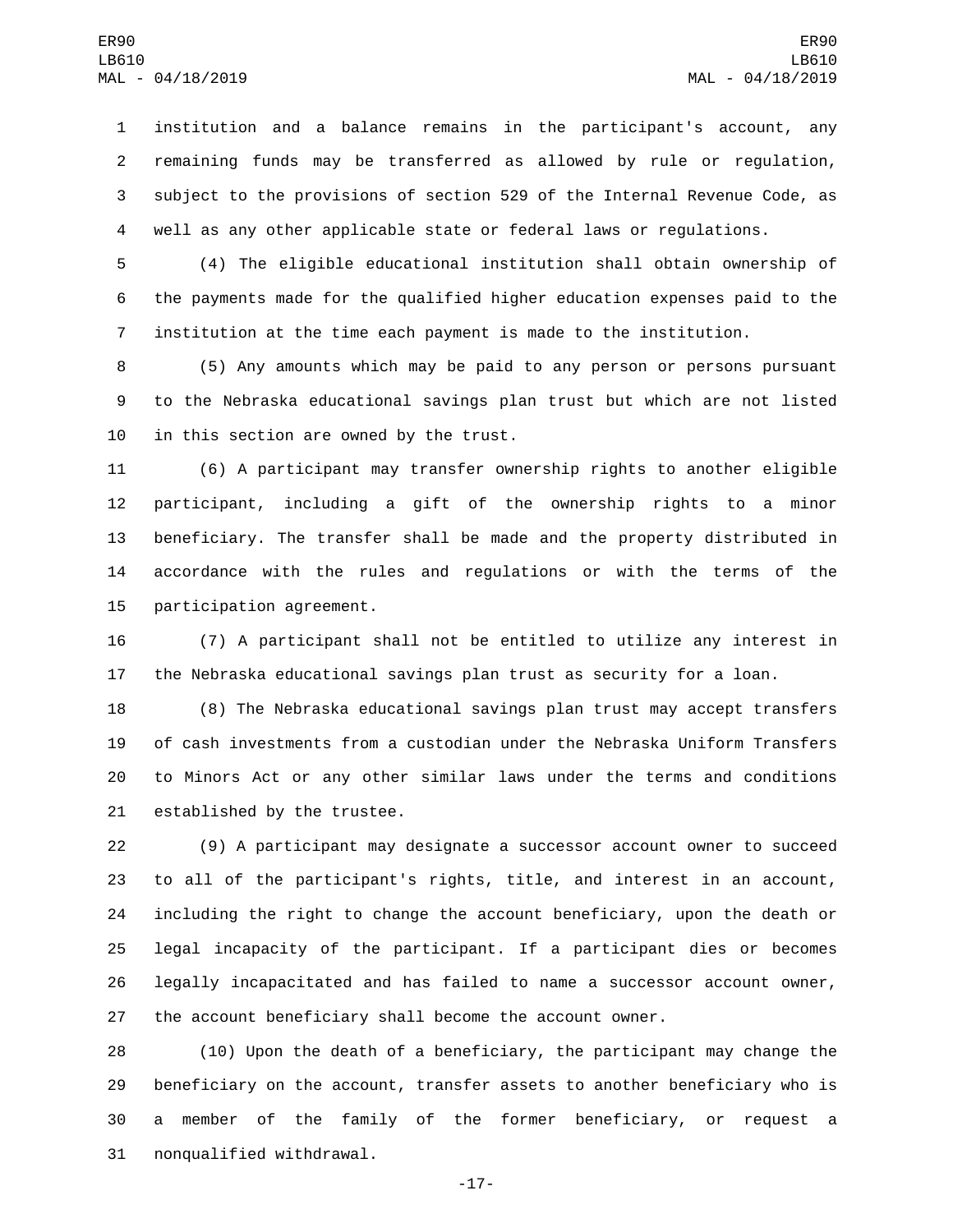Sec. 7. Section 85-1814, Reissue Revised Statutes of Nebraska, is 2 amended to read:

 85-1814 Nothing in sections 85-1801 to 85-1814 and sections 8 to 10 of this act 85-1813 shall be deemed to prohibit both resident and nonresident participants and designated beneficiaries from being eligible to participate in and benefit from the Nebraska educational savings plan trust and program. It is the intent of the Legislature that funds and income credited to the program fund are fully portable and may be used at 9 any eligible educational institution.

 Sec. 8. (1) The College Savings Incentive Cash Fund is created. The fund shall be administered by the State Treasurer and shall be used to provide incentive payments under the Employer Matching Contribution Incentive Program established in section 9 of this act and to provide matching scholarships under the College Savings Plan Low-Income Matching Scholarship Program established in section 10 of this act. The State Treasurer shall accept contributions from any private individual or entity and shall credit all such contributions received to the College 18 Savings Incentive Cash Fund for the purpose of providing an ongoing source of funding for the College Savings Plan Low-Income Matching 20 Scholarship Program.

 (2) The College Savings Incentive Cash Fund shall not be considered an asset of the Nebraska educational savings plan trust.

 (3) Any money in the fund available for investment shall be invested 24 by the state investment officer pursuant to the Nebraska Capital Expansion Act and the Nebraska State Funds Investment Act.

26 Sec. 9. (1) The Employer Matching Contribution Incentive Program is created. The program shall begin on January 1, 2022, and shall be implemented and administered by the State Treasurer. The purpose of the program is to encourage employers to make matching contributions by providing incentive payments for such contributions.

31 (2) For purposes of this section:

-18-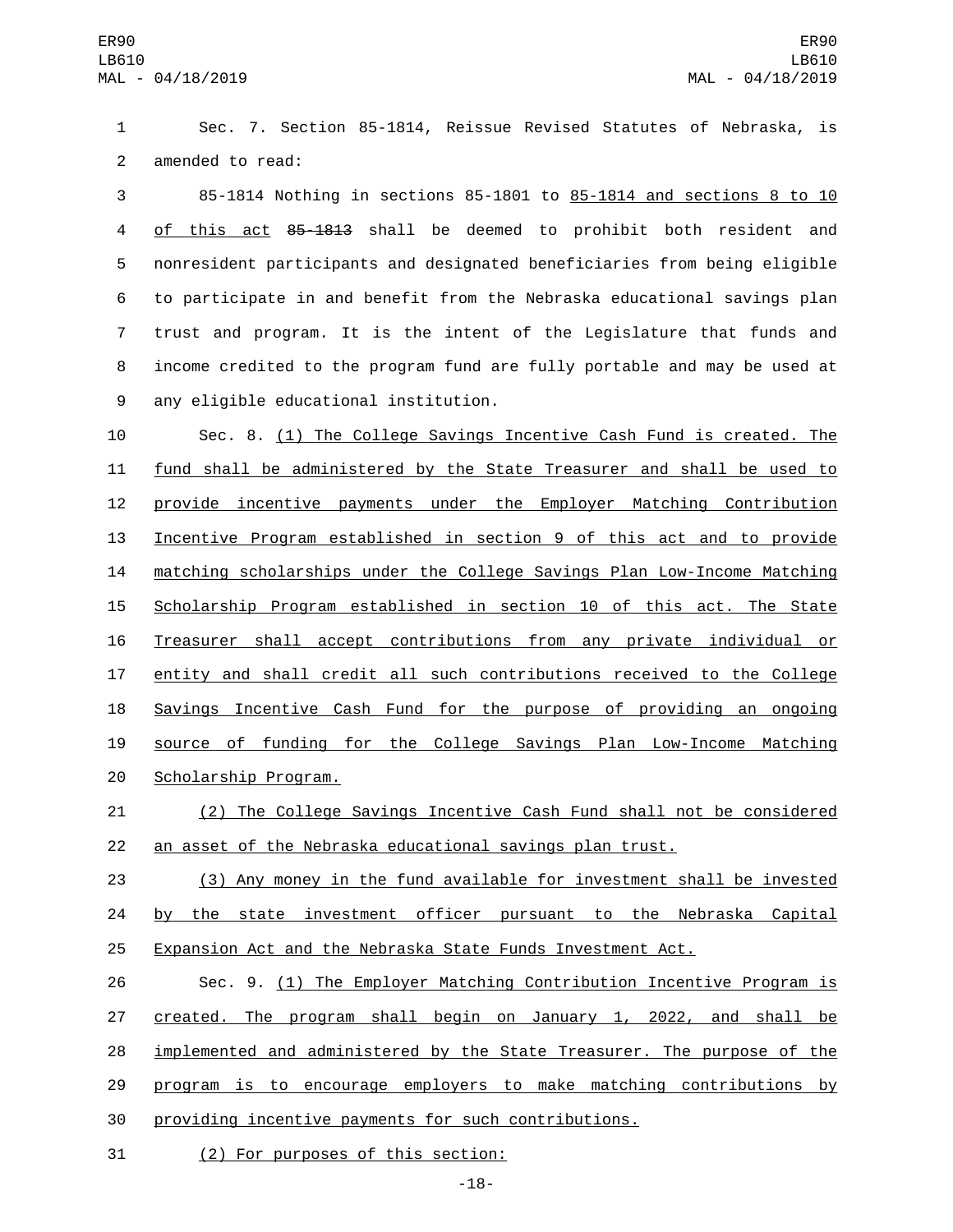| $\mathbf{1}$            | (a) Employer means any individual, partnership, limited liability         |
|-------------------------|---------------------------------------------------------------------------|
| $\overline{c}$          | company, association, corporation, business trust, legal representative,  |
| 3                       | or organized group of persons employing one or more employees at any one  |
| $\overline{\mathbf{4}}$ | time, but such term does not include the United States, the state, or any |
| 5                       | political subdivision thereof; and                                        |
| 6                       | (b) Matching contribution means a contribution made by an employer        |
| $\overline{7}$          | to an account established under the Nebraska educational savings plan     |
| 8                       | trust in an amount matching all or part of a contribution made to that    |
| 9                       | same account by an employee of such employer.                             |
| 10                      | (3) Beginning January 1, 2022, an employer shall be eligible to           |
| 11                      | receive an incentive payment under this section if the employer made      |
| 12                      | matching contributions during the immediately preceding calendar year.    |
| 13                      | (4) In order to receive an incentive payment under this section, an       |
| 14                      | employer shall submit an application to the State Treasurer on forms      |
| 15                      | prescribed by the State Treasurer. The State Treasurer shall accept       |
| 16                      | applications from January 1 to June 1 of each year beginning in 2022. The |
| 17                      | application shall include:                                                |
| 18                      | (a) The number of employees for whom matching contributions were          |
| 19                      | made in the immediately preceding calendar year;                          |
| 20                      | (b) The amount of the matching contributions made in the immediately      |
| 21                      | preceding calendar year for each employee; and                            |
| 22                      | (c) Any other information required by the State Treasurer.                |
| 23                      | (5) If the State Treasurer determines that the employer qualifies         |
| 24                      | for an incentive payment under this section, the State Treasurer shall    |
| 25                      | approve the application and shall notify the employer of the approval.    |
| 26                      | The State Treasurer may approve applications until the annual limit       |
| 27                      | provided in subsection (6) of this section has been reached. An employer  |
| 28                      | whose application is approved shall receive an incentive payment equal to |
| 29                      | twenty-five percent of the total matching contributions made during the   |
| 30                      | immediately preceding calendar year, not to exceed two thousand dollars   |
| 31                      | per contributing employee per year.                                       |

-19-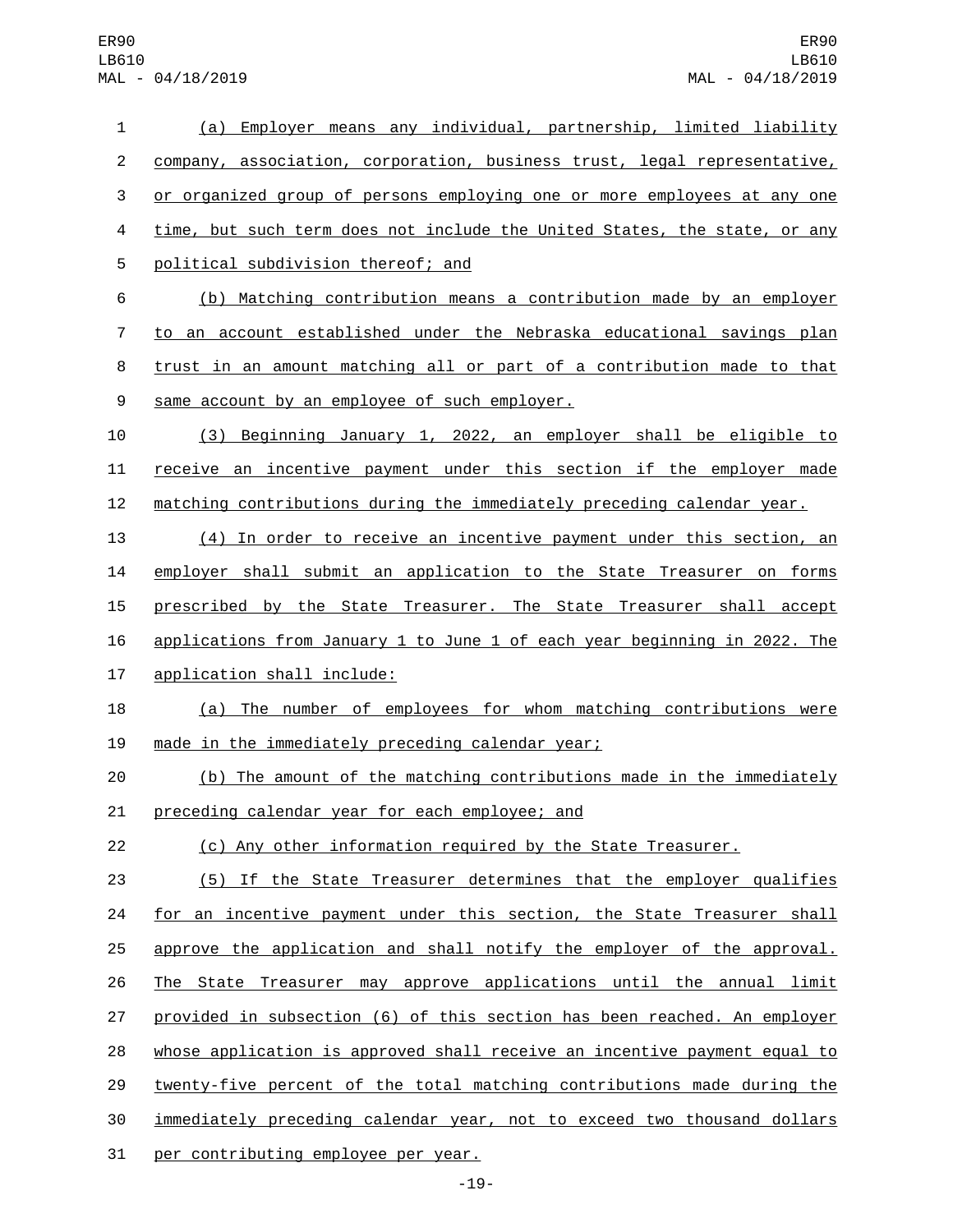| 1              | (6) The State Treasurer may approve a total of two hundred fifty          |
|----------------|---------------------------------------------------------------------------|
| $\overline{c}$ | thousand dollars of incentive payments each calendar year.                |
| 3              | On or before June 30, 2022, and on or before June 30 of each<br>(7)       |
| 4              | year thereafter, the State Treasurer shall determine the total amount of  |
| 5              | incentive payments approved for the year, shall transfer such amount from |
| 6              | the General Fund to the College Savings Incentive Cash Fund, and shall    |
| $\overline{7}$ | distribute such incentive payments to the approved employers.             |
| 8              | (8) The State Treasurer may adopt and promulgate rules and                |
| 9              | regulations to carry out the Employer Matching Contribution Incentive     |
| 10             | Program.                                                                  |
| 11             | Sec. 10. (1) Beginning January 1, 2022, there is hereby established       |
| 12             | the College Savings Plan Low-Income Matching Scholarship Program. The     |
| 13             | purpose of the program is to encourage contributions to accounts          |
| 14             | established under the Nebraska educational savings plan trust for the     |
| 15             | benefit of individuals with limited means. The State Treasurer shall      |
| 16             | implement and administer the program.                                     |
| 17             | (2) A participant shall be eligible for the program if the                |
| 18             | beneficiary for whom contributions are made is part of a family whose     |
| 19             | household income for the most recently completed taxable year is not more |
| 20             | than two hundred fifty percent of the federal poverty level.              |
| 21             | (3) Applications for participation in the program shall be submitted      |
| 22             | to the State Treasurer on forms prescribed by the State Treasurer. If the |
| 23             | requirements of subsection (2) of this section are met, the State         |
| 24             | Treasurer shall approve the application and notify the applicant of the   |
| 25             | approval. The State Treasurer may approve applications until the annual   |
| 26             | limit provided in subsection (7) of this section has been reached.        |
| 27             | (4) Any participant who is approved for the program under subsection      |
| 28             | (3) of this section must resubmit an application each year thereafter and |
| 29             | be reapproved in order to continue participation in the program.          |
| 30             | (5) If a participant is approved for the program, any contribution        |

made by such participant under the program shall be matched with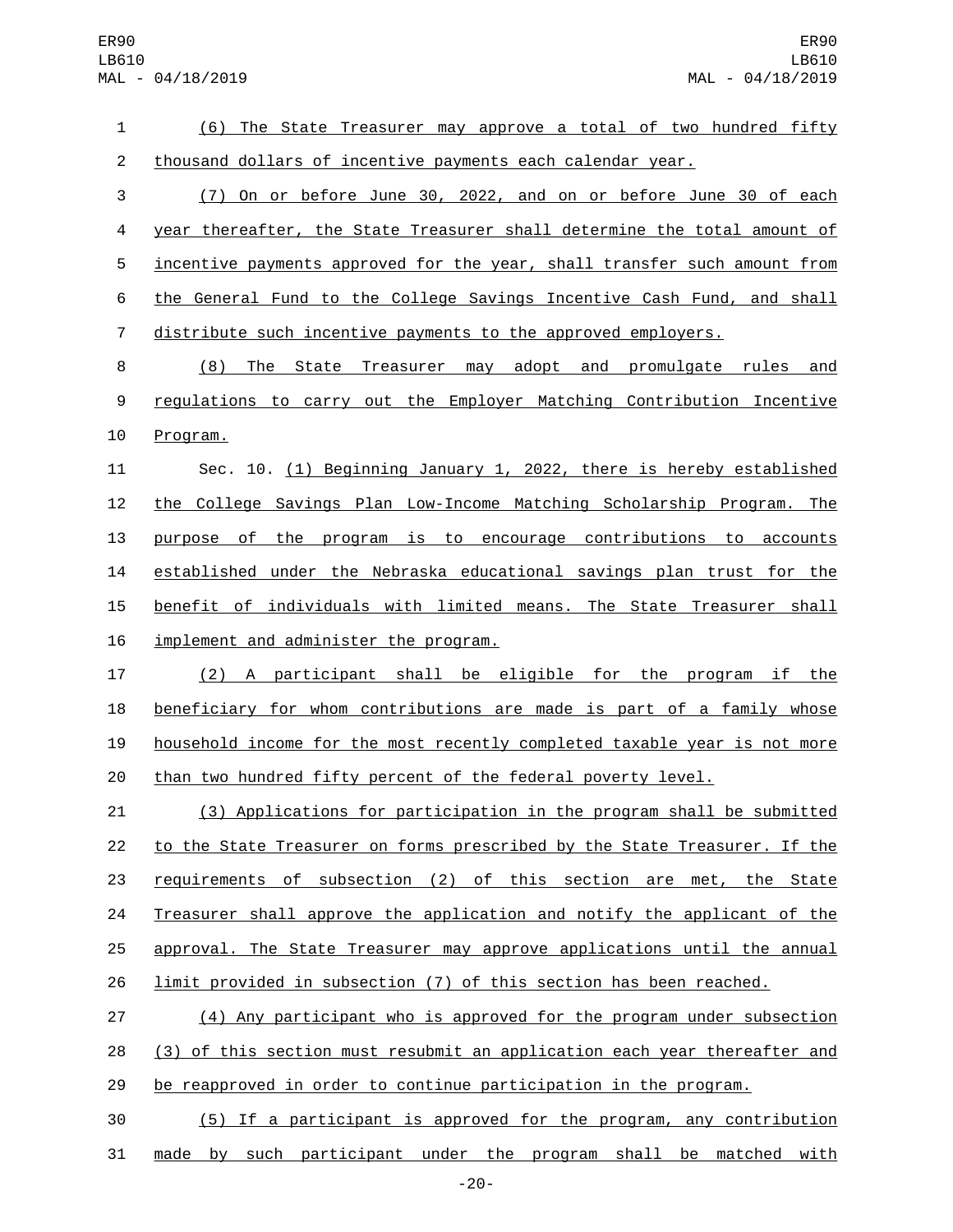scholarship funds provided by the State of Nebraska. The matching 2 scholarship shall be equal to:

 (a) One hundred percent of the participant's contribution if the beneficiary for whom the contribution is made is part of a family whose household income for the most recently completed taxable year is more than two hundred percent of the federal poverty level but not more than two hundred fifty percent of the federal poverty level, not to exceed one 8 thousand dollars annually; or

 (b) Two hundred percent of the participant's contribution if the beneficiary for whom the contribution is made is part of a family whose household income for the most recently completed taxable year is not more 12 than two hundred percent of the federal poverty level, not to exceed one 13 thousand dollars annually.

 (6) Between January 1 and January 31 of each year, the State Treasurer shall transfer from the General Fund to the College Savings Incentive Cash Fund the amount necessary to meet the matching obligations of this section for the preceding calendar year, minus the amount of any private contributions received pursuant to subsection (1) of section 8 of this act during the preceding calendar year. The State Treasurer shall then transfer from the College Savings Incentive Cash Fund to the College Savings Plan Program Fund the amount necessary to meet the matching obligations of this section for the preceding calendar year. Such amount shall be deposited into the appropriate accounts of the participants 24 making contributions under the program.

 (7) The State Treasurer may approve a total of two hundred fifty thousand dollars of scholarships each calendar year under the College Savings Plan Low-Income Matching Scholarship Program.

 Sec. 11. Original sections 72-1239.01, 77-2716, 85-1802, 85-1804, 85-1806, 85-1809, and 85-1814, Reissue Revised Statutes of Nebraska, are 30 repealed.

2. On page 1, strike beginning with "revenue" in line 1 through